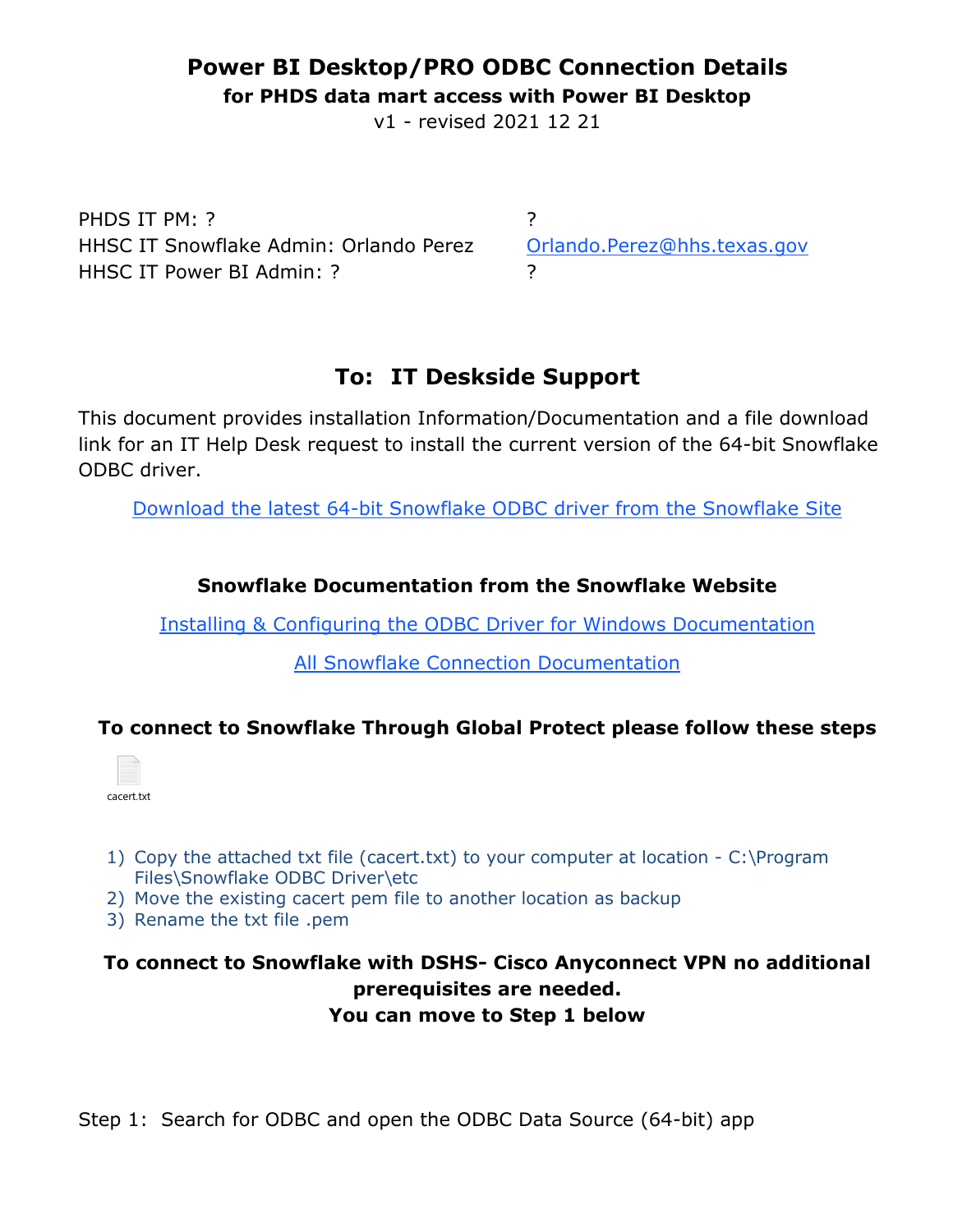# **Power BI Desktop/PRO ODBC Connection Details**

#### **for PHDS data mart access with Power BI Desktop**

v1 - revised 2021 12 21



Step2: On the user DNS tab click on the Add.. Button



Step 3: Scroll down the driver list and identify the SnowflakeDSIIDriver.

If this driver is not in the list then please call the Help Desk and let them know to redo the installation.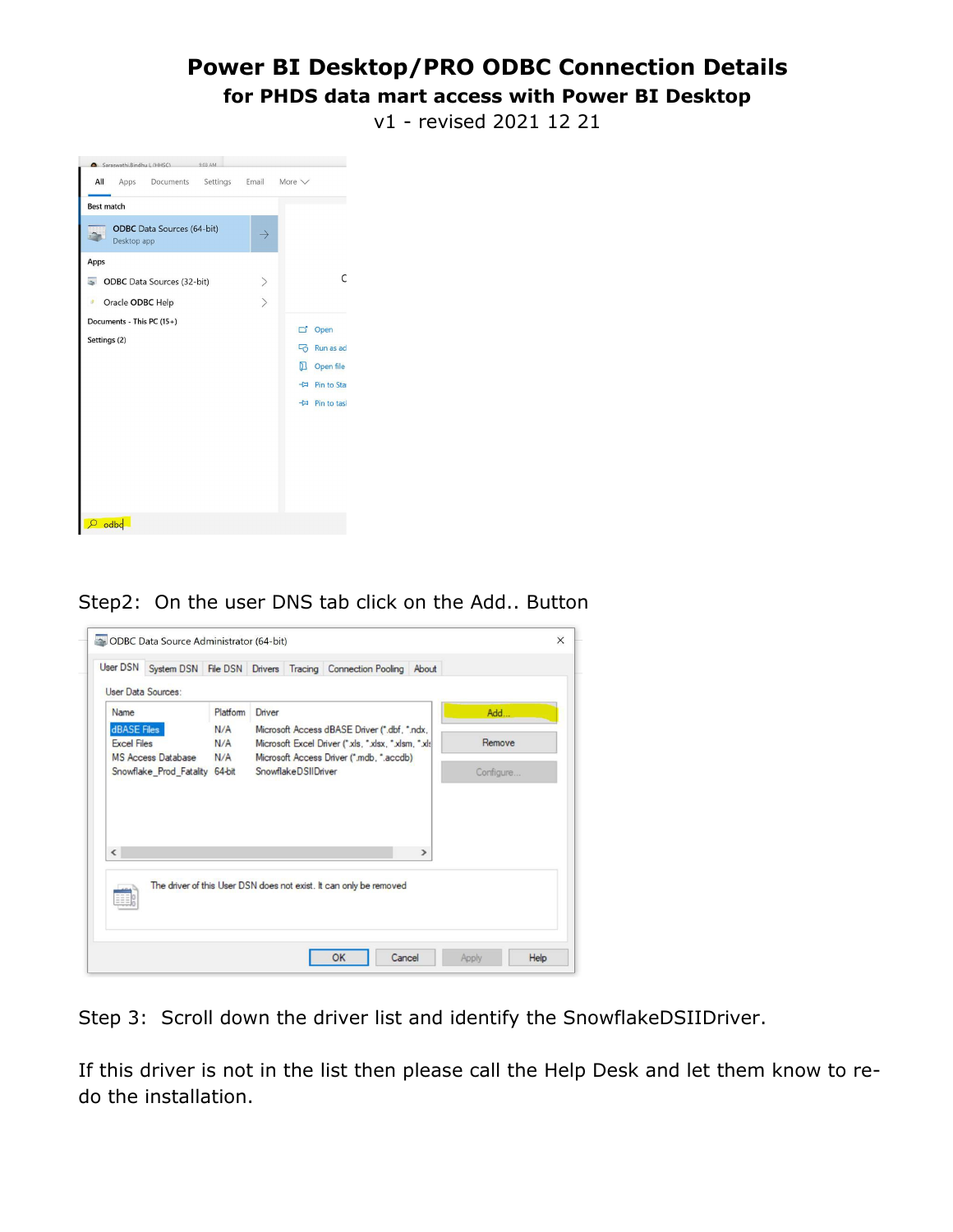## **Power BI Desktop/PRO ODBC Connection Details for PHDS data mart access with Power BI Desktop**

v1 - revised 2021 12 21

| User DSN                                                    | Create New Data Source |                                                                                                                                                                                                         |                                                       | $\times$ |
|-------------------------------------------------------------|------------------------|---------------------------------------------------------------------------------------------------------------------------------------------------------------------------------------------------------|-------------------------------------------------------|----------|
| User Data                                                   |                        | Select a driver for which you want to set up a data source.                                                                                                                                             |                                                       |          |
| Name<br><b>dBASE</b><br>Excel F<br><b>MS Acc</b><br>Snowfla |                        | Name<br>ODBC Driver 17 for SQL Server 2017.175.01.01<br>Oracle in OraClient 12Home 1 12020001<br>PostgreSQL ANSI(x64)<br>PostgreSQL Unicode(x64) 9.06.05.00<br>SnowflakeDSIIDriver<br><b>SQL Server</b> | Version<br>9.06.05.00<br>2.22.04.00<br>10.00.17763.01 | ۸        |
| $\langle$                                                   |                        | SQL Server Native Client 11.0 2011.110.7462.06<br>$\hat{}$                                                                                                                                              | $\rightarrow$                                         |          |
|                                                             |                        | < Back                                                                                                                                                                                                  | Finish<br>Cancel                                      |          |

Step 4: Configure Snowflake ODBC. Please use the below as an example and populate the data unique to your setup.

|    |                                    | Snowflake Configuration Dialog |                                       | $\times$             |
|----|------------------------------------|--------------------------------|---------------------------------------|----------------------|
|    | ODBC Data Source                   | Data Source:                   | Snowflake IDDI                        | ×.                   |
|    | User DSN System DSN                | User:                          | <b>USERNAME</b>                       |                      |
|    | System Data Sources:               | Password:                      |                                       |                      |
|    | <b>Name</b><br>Amazon Redshift ODB | Server:                        | txhhs.us-east-1-gov.aws.snowflakecomp | Add                  |
|    | Snowflake_IDDI                     | Database:                      | SHARP_CHS_DEV_DB                      | Remove               |
|    |                                    | Schema:                        | CHS_HPR_HPRC_DATA                     | Configure            |
|    |                                    | Warehouse:                     | WH_SHARP_CHS_DEVUSER_NONPROD          |                      |
|    |                                    | Role:                          | RLE SHARP CHS HPR HPRC DEVELOPE       |                      |
| ť  |                                    | Tracing $(0-6)$ :              |                                       |                      |
| ١t | An ODBC S<br>A System da           | Authenticator:                 |                                       | bated data provider. |
|    |                                    | Proxy:                         |                                       |                      |
|    |                                    | NoProxy:                       |                                       |                      |
|    |                                    | OK                             | Cancel                                | Help<br>pply         |

#### NOTES:

• The Data Source field is unique to you. You may choose what you wish to name it; however, it will not be required when making a connection in Power BI Desktop.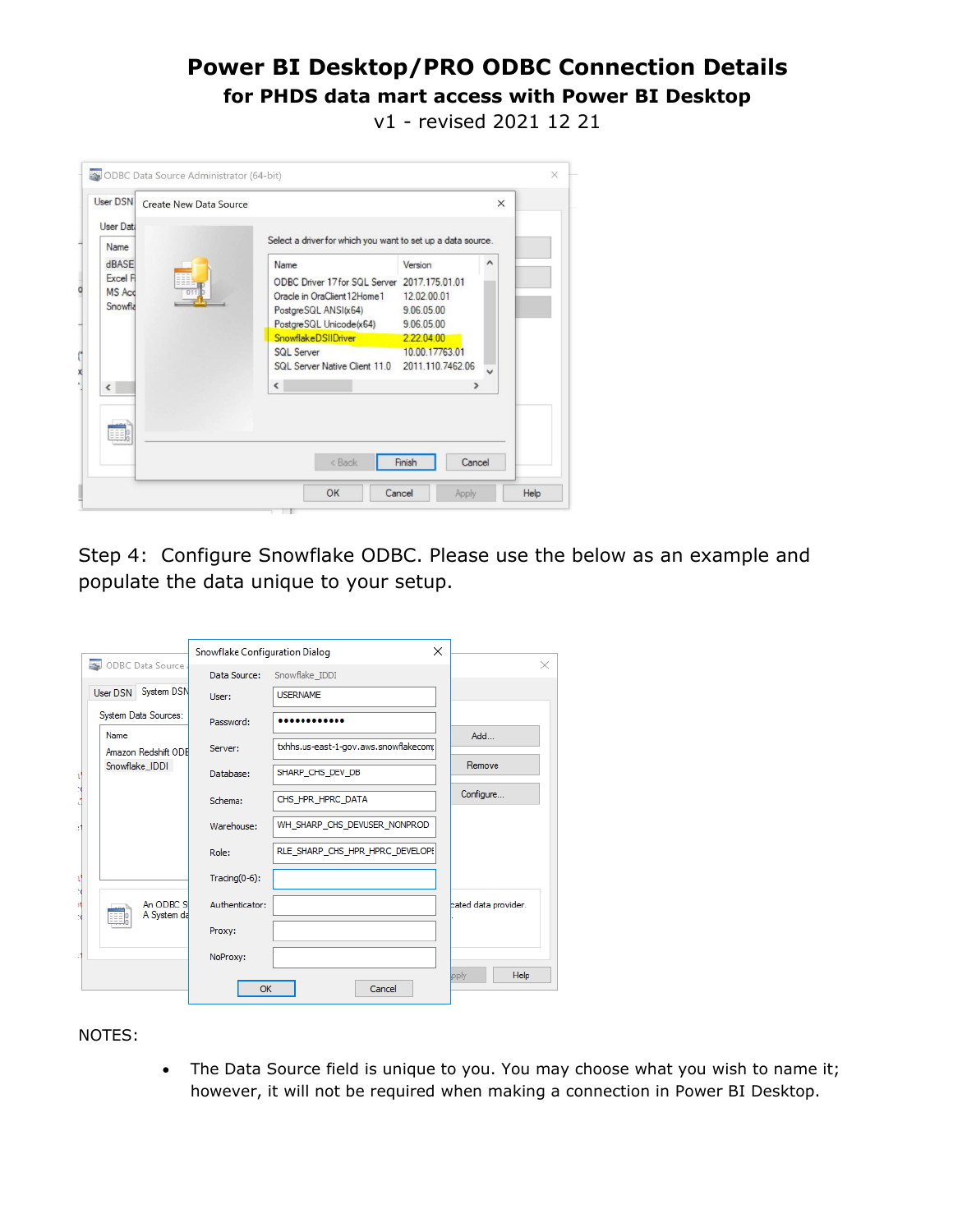# **Power BI Desktop/PRO ODBC Connection Details for PHDS data mart access with Power BI Desktop**

v1 - revised 2021 12 21

• Most of these details can be found within the Snowflake UI on the Worksheets tab found in the top right-hand corner. Server will be **https://txhhs.us-east-1 gov.aws.snowflakecomputing.com**

| Snowsight<br><b>Partner Connect</b><br>Help |                                                      |              |
|---------------------------------------------|------------------------------------------------------|--------------|
|                                             |                                                      |              |
|                                             | WH_SHARP_CHS_ (XS) SHARP_CHS_DEV_ % CHS_HPR_HPRC_D * |              |
| Role                                        | RLE_SHARP_CHS_HP Change                              | $\times$     |
|                                             | Warehouse WH_SHARP_CHS_DEVU (XS) On                  | $\checkmark$ |
|                                             | X-Small Resize                                       |              |
| Database                                    | SHARP_CHS_DEV_DB                                     |              |
| Schema                                      | CHS_HPR_HPRC_DATA                                    |              |

Step 5: Open Power BI and Test Connection

a) Click on START and navigate to the Microsoft Power BI Desktop/Pro folder and select the version of Power BI you are using



b) With Power BI Desktop Open there should be a "Get Started" prompt with the option to "Get data." Click on the "Get Data" option.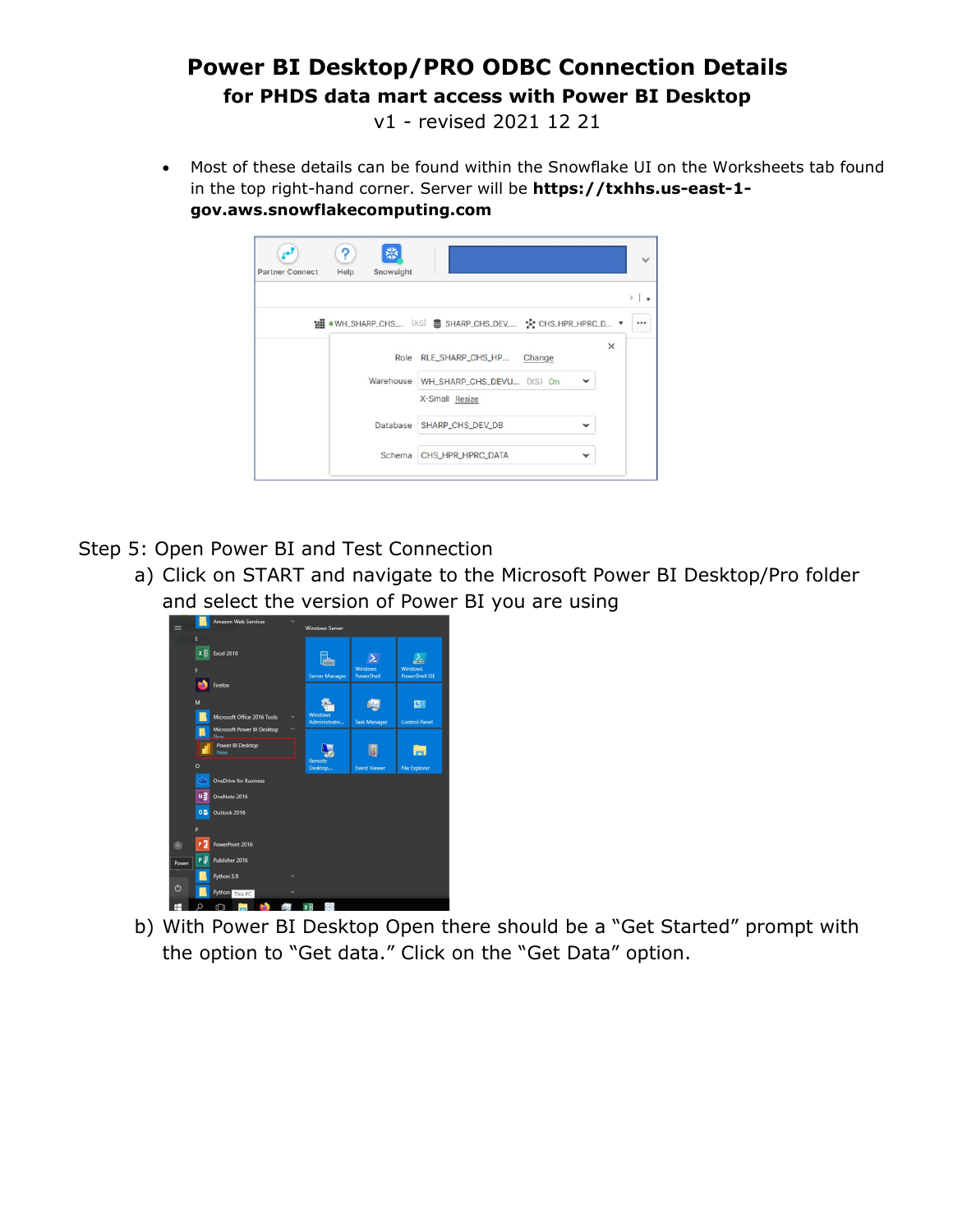# **Power BI Desktop/PRO ODBC Connection Details for PHDS data mart access with Power BI Desktop**

v1 - revised 2021 12 21



- NOTE: You can also do this by selecting from the "Get Data" dropdown menu found on the Home section of the ribbon
- c) When prompted, search or find the "Snowflake" connection and click on "Connect"



d) Configure Snowflake connection details when prompted to. Please use the below as an example and populate the data unique to your setup. You will also be prompted to sign in with your login credentials as well.